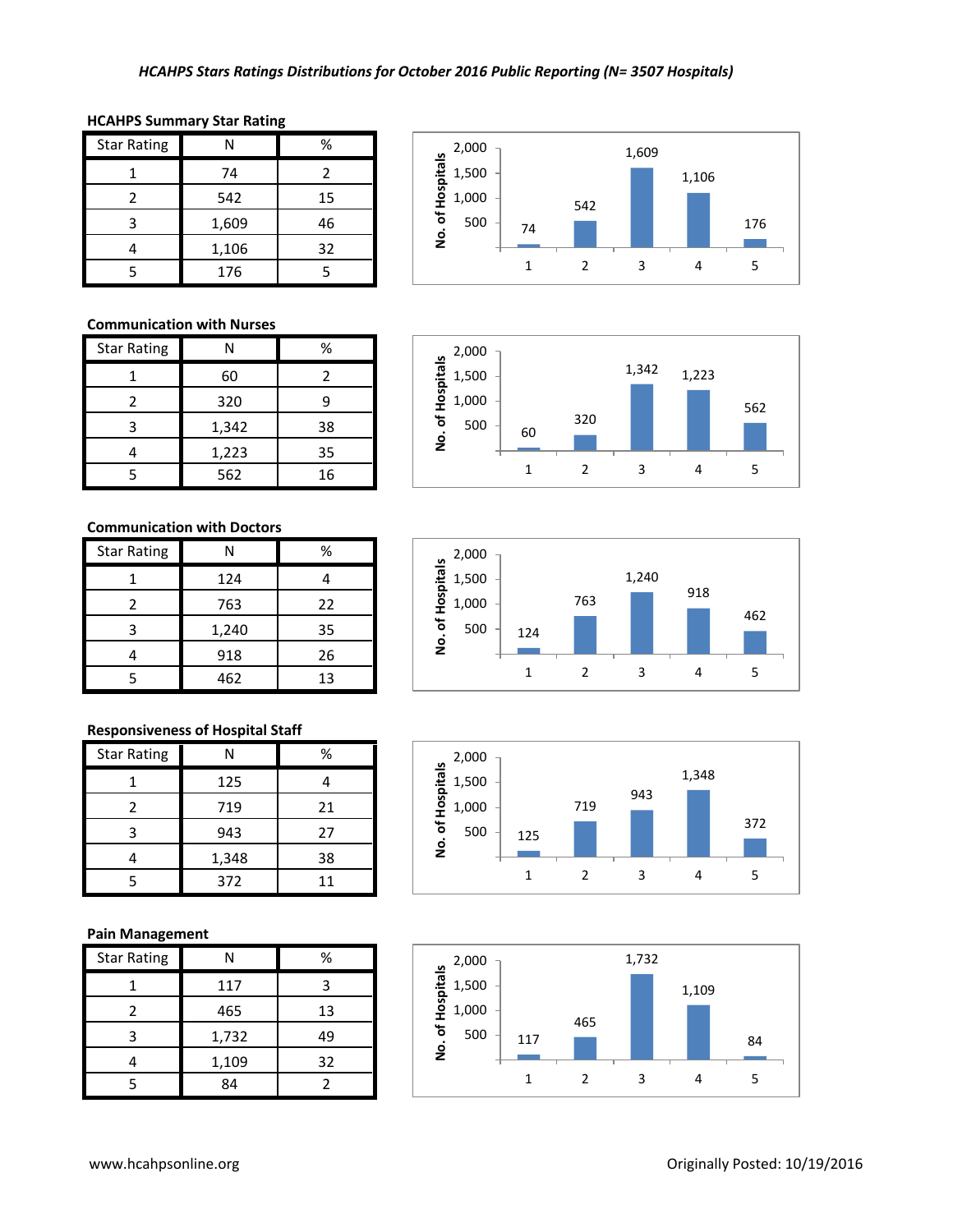### **Communication about Medicines**

| <b>Star Rating</b> |       | %  |
|--------------------|-------|----|
|                    | 68    | 2  |
| 2                  | 885   | 25 |
|                    | 1,412 | 40 |
|                    | 931   | 27 |
|                    | 211   |    |

## **Cleanliness of Hospital Environment**

| <b>Star Rating</b> | N     | %  |
|--------------------|-------|----|
|                    | 229   |    |
|                    | 1,180 | 34 |
|                    | 1,103 | 31 |
|                    | 822   | 23 |
|                    | 173   |    |

#### **Quietness of Hospital Environment**

| <b>Star Rating</b> | N     | %  |
|--------------------|-------|----|
|                    | 370   | 11 |
| 2                  | 647   | 18 |
|                    | 1,349 | 38 |
|                    | 824   | 23 |
|                    | 317   |    |

# **Discharge Information**

| <b>Star Rating</b> |       | ℅  |
|--------------------|-------|----|
|                    | 111   |    |
| 2                  | 406   | 12 |
| 3                  | 1,340 | 38 |
|                    | 1,395 | 40 |
|                    | 255   |    |

## **Care Transition**

| <b>Star Rating</b> | N     | %  |
|--------------------|-------|----|
|                    | 440   | 13 |
| 2                  | 1,210 | 35 |
| ੨                  | 1,090 | 31 |
|                    | 647   | 18 |
|                    | 120   |    |